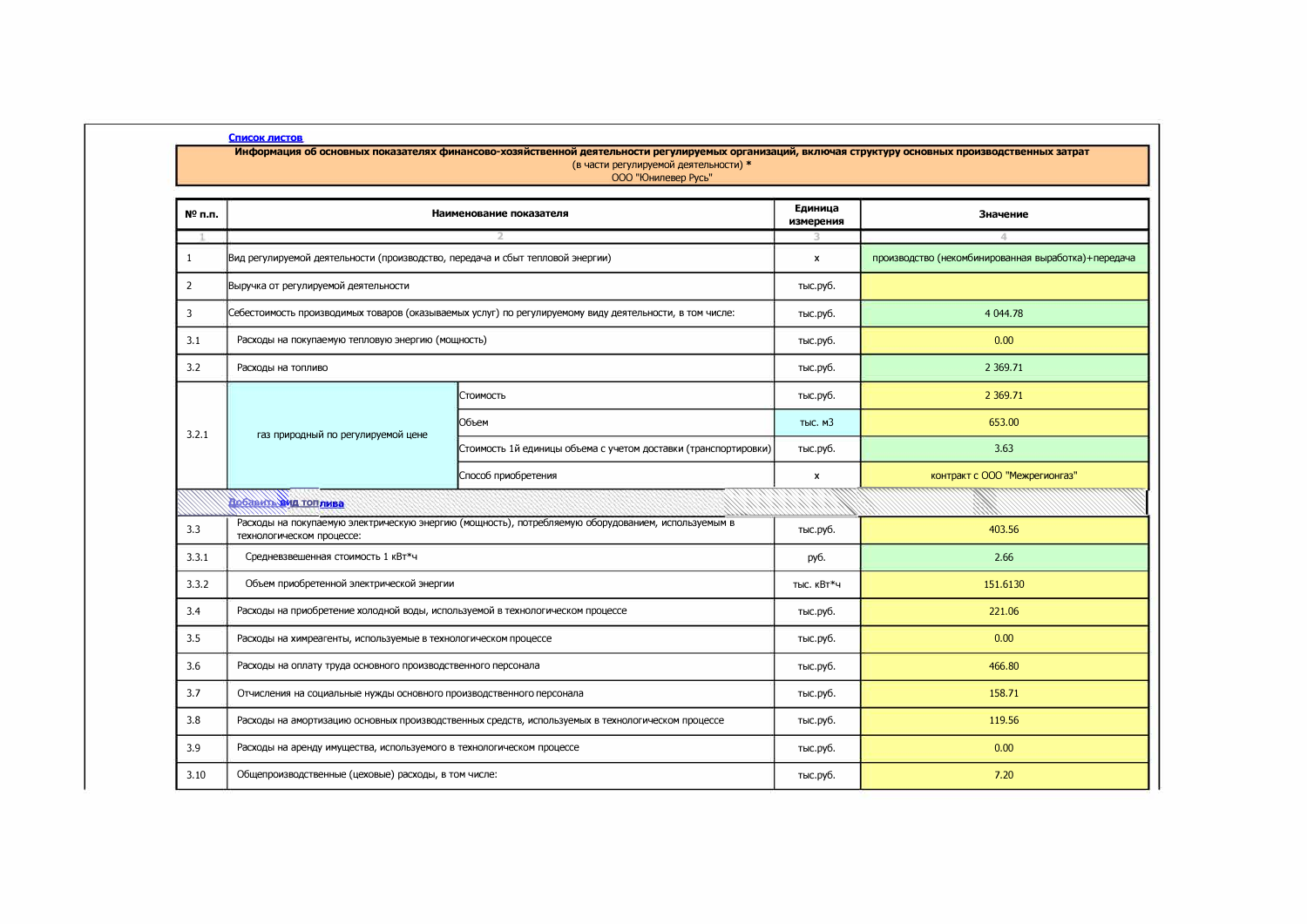|                | 3.10.1         | Расходы на оплату труда                                                                                                                                        | тыс.руб.  |        |  |  |
|----------------|----------------|----------------------------------------------------------------------------------------------------------------------------------------------------------------|-----------|--------|--|--|
|                | 3.10.2         | Отчисления на социальные нужды                                                                                                                                 | тыс.руб.  |        |  |  |
|                | 3.11           | Общехозяйственные (управленческие) расходы                                                                                                                     | тыс.руб.  | 1.82   |  |  |
|                | 3.11.1         | Расходы на оплату труда                                                                                                                                        | тыс.руб.  |        |  |  |
|                | 3.11.2         | Отчисления на социальные нужды                                                                                                                                 | тыс.руб.  |        |  |  |
|                | 3.12           | Расходы на ремонт основных производственных средств                                                                                                            | тыс.руб.  | 0.00   |  |  |
|                | 3.12.1         | Расходы на капитальный ремонт основных производственных средств                                                                                                | тыс.руб.  |        |  |  |
|                | 3.12.2         | Расходы на текущий ремонт основных производственных средств                                                                                                    | тыс.руб.  |        |  |  |
|                | 3.13           | Расходы на услуги производственного характера, выполняемые по договорам с организациями на проведение<br>регламентных работ в рамках технологического процесса | тыс.руб.  | 245.36 |  |  |
| Удалить запись | 3.14           | Прочие расходы                                                                                                                                                 | тыс.руб.  | 51.00  |  |  |
|                |                | <b>Adolar Million</b>                                                                                                                                          |           |        |  |  |
|                | $\overline{4}$ | Валовая прибыль от продажи товаров и услуг по регулируемому виду деятельности                                                                                  | тыс.руб.  | 236.78 |  |  |
|                | 5              | Чистая прибыль от регулируемого вида деятельности                                                                                                              | тыс.руб.  |        |  |  |
|                | 5.1            | В том числе чистая прибыль на финансирование мероприятий, предусмотренных инвестиционной программой по<br>развитию системы теплоснабжения                      | тыс.руб.  |        |  |  |
|                | 6              | Установленная тепловая мощность                                                                                                                                | Гкал/ч    | 22.20  |  |  |
|                | $\overline{7}$ | Присоединенная нагрузка                                                                                                                                        | Гкал/ч    | 7.40   |  |  |
|                | 8              | Объем вырабатываемой регулируемой организацией тепловой энергии                                                                                                | тыс. Гкал | 4.5793 |  |  |
|                | 8.1            | Справочно: объем тепловой энергии на технологические нужды производства                                                                                        | тыс. Гкал |        |  |  |
|                | 9              | Объем покупаемой регулируемой организацией тепловой энергии                                                                                                    | тыс. Гкал |        |  |  |
|                | 10             | Объем тепловой энергии, отпускаемой потребителям, в том числе:                                                                                                 | тыс. Гкал | 2.2130 |  |  |
|                | 10.1           | По приборам учета                                                                                                                                              | тыс. Гкал | 0.0000 |  |  |
|                | 10.2           | По нормативам потребления                                                                                                                                      | тыс. Гкал | 2.2130 |  |  |
|                | 11             | Технологические потери тепловой энергии при передаче по тепловым сетям                                                                                         | $\%$      | 0.25   |  |  |
|                | 12             | Справочно: потери тепла через изоляцию труб                                                                                                                    | тыс. Гкал |        |  |  |
|                | 13             | Протяженность магистральных сетей и тепловых вводов (в однотрубном исчислении)                                                                                 | КM        | 0.65   |  |  |